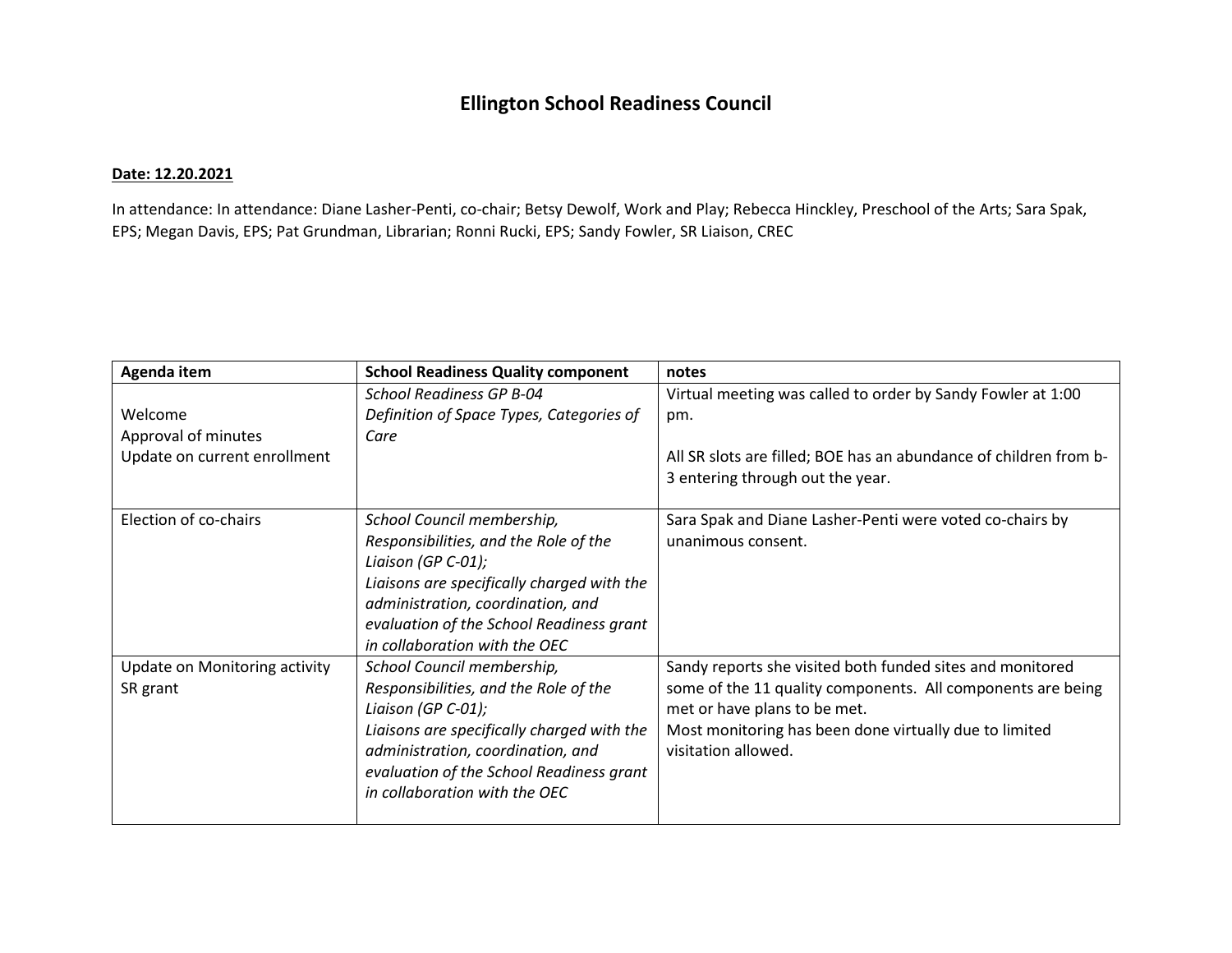| <b>Update on Quality Component</b><br>(see below)                                                      | School Readiness Council Membership,<br>Responsibilities, and the Role of the<br>Liaison (GP C-01)                           | The FY2023 RFP will be released in February. This will require<br>Council members to participate in the RFP process and vote on<br>funding programs.<br>BOE continue working on candidacy application, preparing for<br>the NAEYC visit. They have been accepted by AQIS and are on<br>track to meet the deadline of achieving NAEYC Accreditation<br>within 3 years of their funding date.                                                                                                                                              |
|--------------------------------------------------------------------------------------------------------|------------------------------------------------------------------------------------------------------------------------------|------------------------------------------------------------------------------------------------------------------------------------------------------------------------------------------------------------------------------------------------------------------------------------------------------------------------------------------------------------------------------------------------------------------------------------------------------------------------------------------------------------------------------------------|
| Community trainings and<br>initiatives                                                                 | SR component: Collaboration<br>Document and implement processes for<br>active collaboration with other<br>community agencies | Pat reports library programs have been offered on site since<br>November. 1 preschool program attended (Preschool of the<br>Arts).<br>Storytelling is coming back; the spacing of the room dictates<br>numbers. The space will accommodate 12 (down from 25). An<br>ornament making workshop was held in December. 60 people<br>attended, a capacity of 100 was possible.<br>Diane reports the family literacy night was cut from 4 nights to<br>2 nights. The virtual program had low attendance but families<br>had positive feedback. |
| <b>New Business</b><br><b>Recruiting families</b><br><b>Brochure</b><br>reported on by Diane and Betsy |                                                                                                                              | Diane and Sara will lead a small group to create a survey to<br>address new legislation. Date TBD.<br>Windermere will open another classroom in January to<br>accommodate children from b-3 entering mid-year.<br>Meeting was adjourned at 1:59pm                                                                                                                                                                                                                                                                                        |

## **Quality Components**

The legislation has identified specific requirements for School Readiness programs as part of the continuum of services in quality programs that meet the needs of children and families. These indicators include:

- A plan for collaboration with other community programs and services, including public libraries and for coordination of resources in order to facilitate full-day and year-round child-care and education programs for children of working parents and parents in education or training programs;
- Parent involvement, parenting education and outreach;